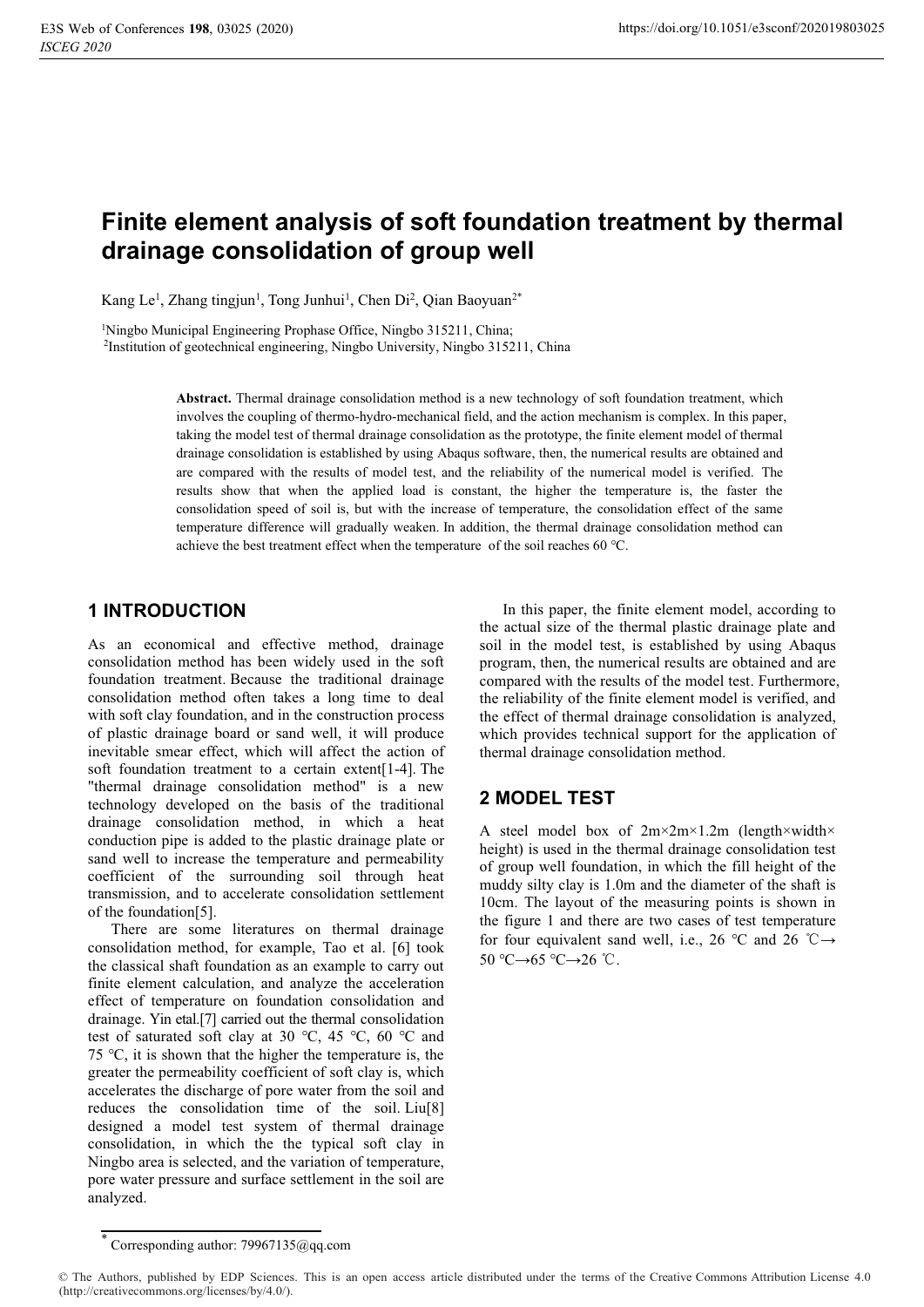

1-Integrated sensor of pore pressure and temperature;2-Model box; 3-Medium sand;4-Muddy silty clay;5-Equivalent sand well;6-Uniformly distributed load 12.5kPa **Fig. 1** test points for model test

Because of the symmetry of shaft layout and sensor arrangement in the model test, the analysis results of temperature and excess pore water pressure will take the average of the readings of two symmetrical position sensors. For example, the average values of sensors 1 and 3 are taken as the results of measuring points, those of sensors 2 and 4 are measured point results, those of sensors 5 and 7 are measured point results, and the average values of sensors 6 and 8 are measured point results. 9 and 11 are the results of the test points, and 10 and 12 are the results of the test points.

### **3 FEM MODEL AND VERIFICATION**

#### (1) Basic assumptions

The soil isassumpted to be isotropic and homogeneous saturated, and the modified Cambridge model is adopted. The initial temperature of soil is uniformly distributed. Without considering the flow of water in the pipe, the equivalent sand well of the thermal plastic drainage plate is regarded as the ideal heat source. Because the U-shaped tube in the shaft is distributed near the edge of the shaft, the heat source is distributed along the edge of the shaft.The shaft and soil are regarded as the same material, only the difference of permeability coefficient between shaft and soil is considered, and other mechanical parameters are consistent. Only the influence of temperature on critical state parameter *M* and soil permeability coefficient *k* is considered, but the changes of other soil physical parameters are not considered.

(2) Geometric model

Taking the thermal drainage consolidation model test as the prototype, as shown in figure 1, the soil used in the model test is muddy silty clay in Ningbo area, and the model box is 2m×2m×1.2m(length×width×height). Four thermal conductive plastic drainage plates (plastic drain plate and heat conduction pipe connected "U" type) are used for thermal drainage, which are equivalent to sand wells with 10cm diameter and symmetrically distributed, and U-shaped pipes are symmetrically distributed. In order to use the plane equivalent method for analysis, the width of the model box is intercepted as the calculation domain; in practice, a single shaft is taken

as a cylinder as the analysis object, and under the twodimensional equivalent model, the shaft diameter is taken as the trench wall as the analysis object, as shown in figure 2. The thickness of the soil layer is 1.0m, the spacing of sand wells is 1m, it runs through the soil, and the model parameters are shown in Table 1.

**Tab. 1** Parameters of model

| <b>Parameters</b>                                      | values             | <b>Parameters</b>                            | values             |
|--------------------------------------------------------|--------------------|----------------------------------------------|--------------------|
| critical state<br>parameter $M$                        | 1.15               | poisson's ratio $\nu$                        | 0.35               |
| compression<br>coefficientl                            | 0.15               | void ratio e                                 | 2.0                |
| specific heat<br>capacity of soil<br>KJ/kg/K           | 1.52               | rebound<br>coefficient $\kappa$              | 0.045              |
| heavy weight<br>$\nu/kN/m^3$                           | 18.0               | thermal<br>conductivity of<br>soil<br>W/m/K  | 1.51               |
| coefficient of<br>linear expansion<br>of soil<br>′Ր -1 | $1 \times 10^{-5}$ | soil permeability<br>coefficient $k$<br>cm/s | $2 \times 10^{-7}$ |

(3) Initial and boundary conditions

The initial displacement and pore pressure of foundation soil are 0. The top stress boundary of the model is uniformly distributed load, the lateral stress boundary is sliding bearing, the bottom stress boundary is fixed support, and the surface of soil is drainage interface. In order to simulate the actual process of threestage loading in the model test, three analysis steps are used to apply loading. The finite element model of thermal drainage consolidation of shaft foundation: the initial temperature of foundation soil is 26 ℃, the initial displacement and pore pressure are 0. The temperature boundary of the top, side and bottom of the soil is 26 ℃. In order to simulate the actual heating curve of Ushaped tube in shaft, the change of temperature with time is realized by adding temperature amplitude curve when temperature load is applied. The top stress boundary of the model is uniformly distributed load, the lateral stress boundary is sliding bearing, the bottom stress boundary is fixed support, and the soil surface is drainage interface. Six analysis steps are used to simulate the whole test process.

#### (4) Meshing

The soil element adopts quadrilateral swept grid technology, pore pressure and stress coupling element type (CPE4P), and temperature element adopts heat transfer element type (DC2D4). The total number of elements is 1800, and the node degrees of freedom include pore pressure, displacement and temperature, as shown in figure 2.



**Fig. 2** Finite element model meshing diagram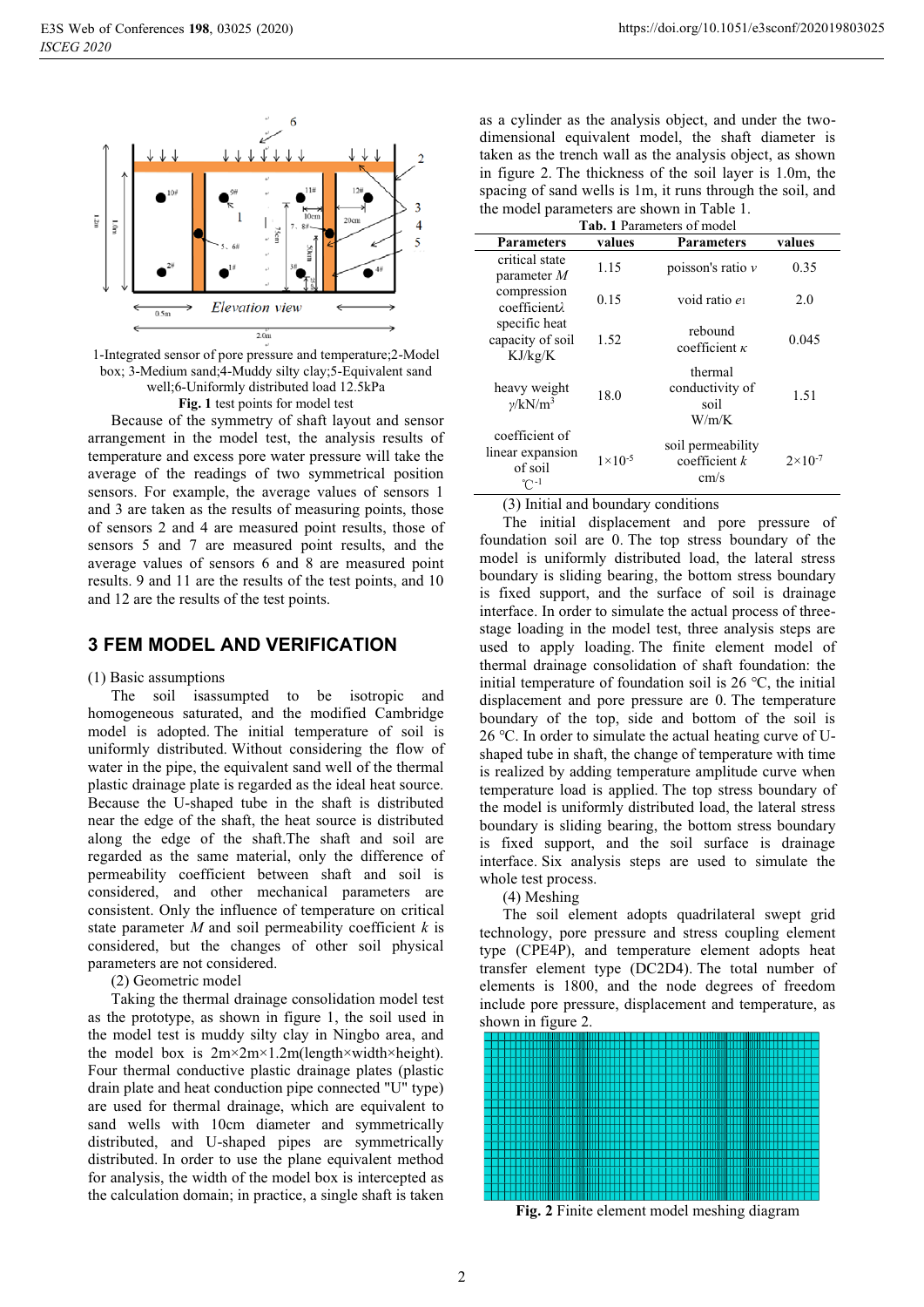(5) Sequential thermal coupling.

A simple thermal analysis is carried out in the drainage consolidation model by using sequential thermal coupling.

(6) Verification of finite element model

Before the first stage loading, the ground stress of the soil is balanced in order to balance the initial deformation caused by the dead weight stress field. In order to simulate the actual process of thermal drainage consolidation model test, the finite element model is calculated in sections, and the calculation process is shown in tables 2 and 3.

| <b>Tab.2</b> Loading phase                        |                                                          |                 |  |  |
|---------------------------------------------------|----------------------------------------------------------|-----------------|--|--|
| Calculation<br>phase                              | Corresponding model test<br>stage                        | Initial value   |  |  |
| Step-1                                            | Rest for a week                                          | Initial setting |  |  |
| Step-2                                            | First stage loading 10.5kPa                              | Step-1          |  |  |
| Step-3                                            | Second stage loading 10.5kPa                             | Step-2          |  |  |
| Step-4                                            | Third stage loading 10.5kPa                              | Step3           |  |  |
| Tab.3 Calculation process of finite element model |                                                          |                 |  |  |
| Calculation                                       | Corresponding model test                                 | Initial value   |  |  |
| phase                                             | stage                                                    |                 |  |  |
| Step-1                                            | Rest for a week                                          | Initial setting |  |  |
| Step-2                                            | Raise the temperature until<br>the temperature is stable | Step-1          |  |  |
| Step-3                                            | First stage loading 10.5kPa                              | Step-2          |  |  |
| Step-4                                            | Second stage loading<br>10.5kPa                          | Step-3          |  |  |
| Step-5                                            | Third stage loading 10.5kPa                              | Step-4          |  |  |
| Step-6                                            | Heat up again until the<br>temperature is stable         | Step-5          |  |  |
| Step-7                                            | Natural cooling                                          | Step-6          |  |  |

## **4 CALCULATION RESULTS**

The numerical results of the temperature, pore pressure and settlement are compared with those of the model test to verify the feasibility of the finite element model.

(1) temperature

After the thermal drainage consolidation test is heated at 26 ℃, 50 ℃ and 65 ℃, the distribution nephogram of the soil when the temperature reaches a stable value is shown in Fig. 3, and the comparison curves of temperature between the model test and the numerical simulation are shown in figure 4.



(a) heat source temperature 50  $\degree$ C



(b) heat source temperature 65 ℃ **Fig.3** Diagram of soil temperature distribution



**Fig.4** Comparison of temperature test value and simulation value

It can be seen from figure 4 that there is a slight difference between the test values and the simulation values, because the boundary condition used in the simulation is that the surrounding temperature is fixed, not the thermal radiation boundary. The simulation values of temperature for each sensor are in good agreement with the test values as a whole, and their development rules are basically the same.

(2) pore pressure

After heating, loading and cooling in the test of the thermal drainage consolidation, the distribution nephogram of pore pressure in the heating stage and cooling stage in the model test is shown in figure 5. The comparison curves of the test values and the simulation value are shown in figure 6.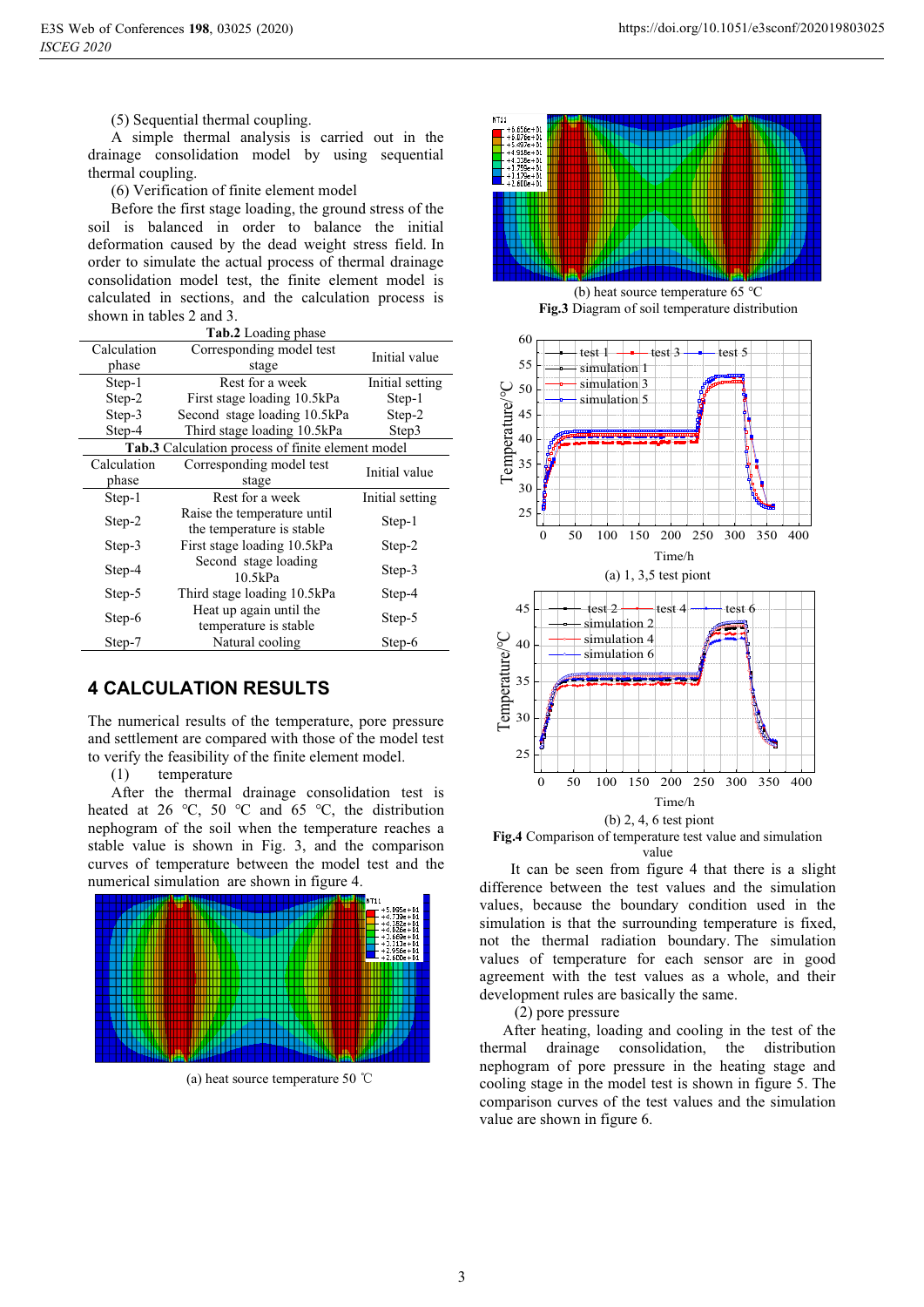

(a) Pore pressure distribution of soil in non-heap heating stage



(b) Pore pressure distribution of soil in the stage of constant load cooling Fig.5 Pore pressure distribution of thermal drainage consolidation test

It can be seen from Fig. 6 that the simulation value of pore pressure increases at first, and then slowly dissipates to 0 in the first heating stage. In the stage of loading, the pore pressure development law is similar to that of the traditional drainage consolidation test, and the pore pressure test values (test piont  $1~6$ ) is consistent with the simulation value(test point  $1~6$ ). In the cooling stage, because the expansion coefficient of soil particles is less than that of pore water, the shrinkage rate is inconsistent, and the pore pressure decreases to a negative value, showing suction (it can be found through simulation that when the expansion coefficient of pore water is consistent with that of soil particles, the simulation results are that heating and cooling no longer cause the change of pore pressure). By observing the change of pore pressure caused by graded load, it can be seen that the dissipation rate of pore pressure increases with the application of loading.





(b) 2, 4, 6 test piont **Fig.6** Comparison of pore-pressure of test value and simulation value





The history of surface settlement for the test and simulation of sand well foundation under the action of temperature are shown in Fig.7. In the loading stage, the variation of the experimental value is consistent with that of the simulated value. The situation of the reheating of the soil is similar to that of the non-loading heating stage. when the sand well stops heating, the soil settlement increases rapidly, but the final settlement is quite different from the test value. this is because the settlement caused by simulated cooling is mainly caused by the thermal expansion and cold shrinkage of the soil.

### **5 CONCLUSION**

The finite element method is used in this paper to simulate the thermal drainage consolidation of group well foundation, and the numerical results are obtained and are compared with the results of the model test. The main conclusions are as follows:

(1) The numerical results are in good agreement with those of the model test.The change of temperature will have an effect on the surface settlement of the foundation, in a certain temperature range, the settlement increases gradually with the increase of the temperature.

(2) When the load is constant, the higher the temperature is, the faster the consolidation speed of soil is, but with the increase of temperature, the consolidation effect of the same temperature difference will gradually weaken. When the temperature of the soil reaches  $60^{\circ}$ C, the thermal drainage consolidation method can achieve the best treatment effect.